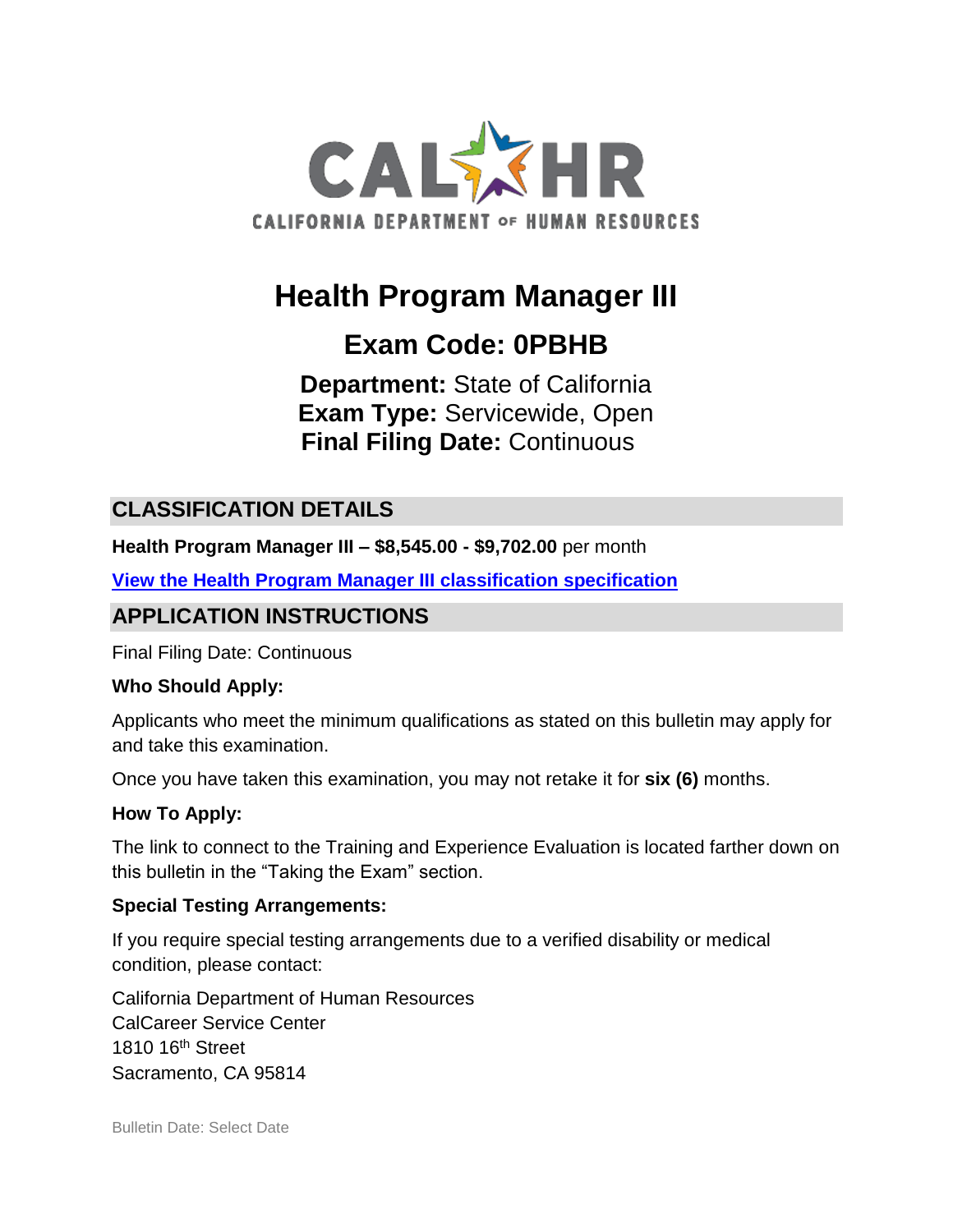Phone: (866) 844-8671 Email: [CalCareer@CalHR.CA.GOV](mailto:CalCareer@CalHR.CA.GOV)

California Relay Service: 7-1-1 (TTY and voice)

TTY is a Telecommunications Device for the Deaf, and is reachable only from phones equipped with a TTY Device

#### **MINIMUM QUALIFICATIONS**

All applicants must meet the education and/or experience requirements as stated on this exam bulletin to be accepted into the examination. Part-time or full-time jobs, regardless of whether paid or volunteer positions, and inside or outside California state service will count toward experience.

#### **Health Program Manager III**

#### **Either I**

One year of experience in the California state service performing duties equivalent to a Health Program Specialist II or Health Program Manager II.

#### **Or II**

Two years of experience in the California state service performing duties equivalent to a Health Program Specialist I or Health Program Manager I, of which one year must have included supervisory experience.

#### **Or III**

Experience: Five years of progressively responsible experience in health program administration at least two of which must have been with independent responsibility for a significant program such as is normally found in a complex or departmentalized medical care delivery setting or health institution or organization. This experience must include program planning and/or evaluation experience and the making of recommendations to management. (Possession of a Doctoral Degree in Public Health, Health Administration, Health Planning, Public Administration, or closely related health professional field may be substituted for one year of the required general experience.) and

Education: Possession of a Master's Degree in Public Health, Health Administration, Hospital Administration, Comprehensive Health Planning, Public Administration, or a closely related field. (One year of additional specialized qualifying experience may be substituted for the required master's degree.)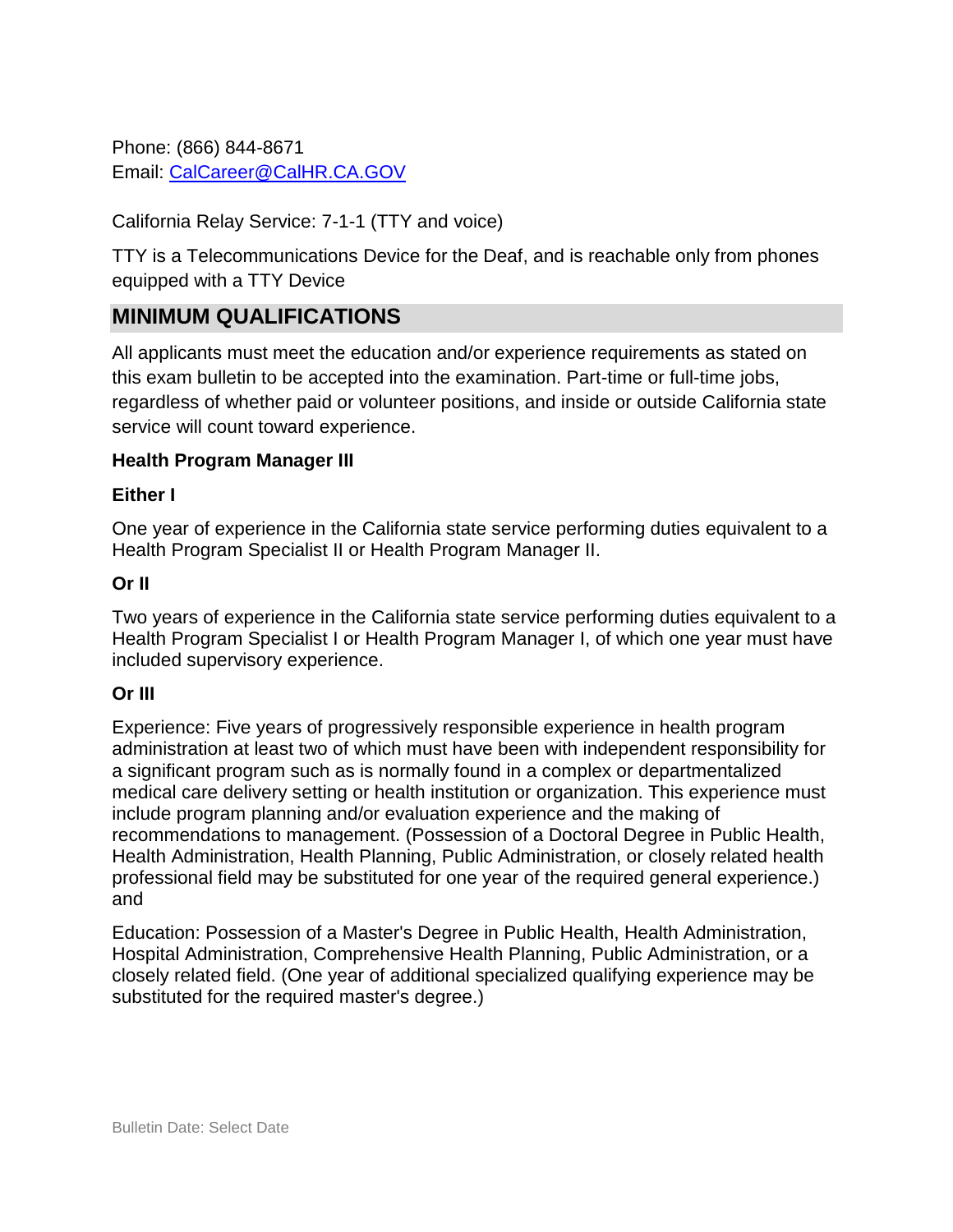### **POSITION DESCRIPTION**

#### **Health Program Manager III**

Positions at this level have full management and supervisory responsibilities for complex statewide health programs and are usually at the major section or above and are typically characterized by one of the following criteria:

1. In charge of a large, well-defined multifaceted health program through multilevel subordinate supervisors and a large, multidisciplinary technical/professional staff. or

2. In charge of a moderate-size health program with at least two of the following characteristics:

a. New program area with evolving or rapidly changing technology.

b. Program not clearly defined, requiring development of program definition, policy and resources.

c. Highly sensitive/controversial subject matter.

d. Significant, immediate and long-range impact on other programs, public and private industry. or

3. In charge of a small highly visible program characterized by broad policy development and implementation, where the nature of such program and policy recommendations is extremely sensitive and controversial, far-reaching and highly visible both within and outside the department. or

4. Serve as the assistant program manager to a branch, exempt or CEA administrator or divisional Deputy Director with additional line management and supervisory responsibility for two or more programs at the section level or above. Where positions are allocated on the basis of the size and complexity of the program must be such that the delegation of this authority will not adversely impact the allocation of the administrator.

### **EXAMINATION SCOPE**

This examination consists of the following components:

**Training and Experience Evaluation –** Weighted 100% of the final score.

The examination will consists solely of a **Training and Experience Evaluation.** To obtain a position on the eligible list, a minimum score of 70% must be received. Applicants will receive their score upon completion of the Training and Experience Evaluation process.

In addition to evaluating applicants' relative knowledge, skills, and ability, as demonstrated by quality and breadth of education and/or experience, emphasis in each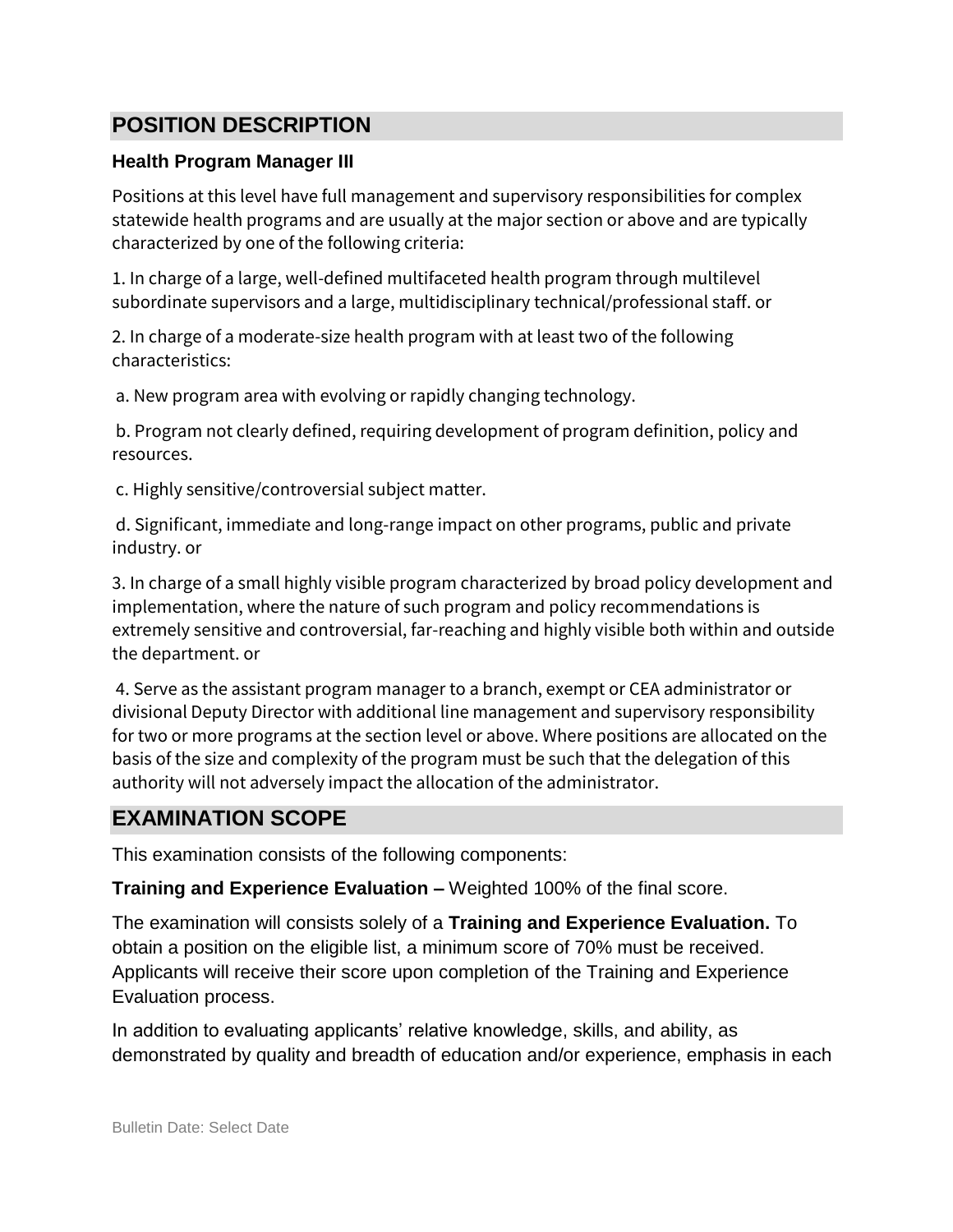exam component will be measuring competitively, relative job demands, each applicant's:

#### **Knowledge of:**

- 1. Public health, mental health and health care services programs and trends.
- 2. Problems and procedures involved in establishing community relationships and assessing community health program needs and resources.
- 3. Preparation and planning for coordinated programs with local and Federal agencies, private agencies and health care providers.
- 4. Principles and methods of public administration including organization, personnel and fiscal management.
- 5. Methods of preparing reports.
- 6. Research and survey methods.
- 7. Methods and principles of medical care administration, disease and disability prevention, health promotion and medical rehabilitation.
- 8. Procedures, planning, implementation and monitoring of programs.
- 9. Design and plan for coordination of programs with Federal and local agencies.
- 10.Legislative processes.
- 11.Principles and practices of employee supervision, development and training.
- 12.Methods and techniques of effective leadership.
- 13.Federal, State, and local health programs, policies, objectives, and constraints.
- 14.Equal employment opportunity and affirmative action policies.
- 15.Principles and techniques of management and public administration.
- 16.Federal, State and local standards, issues, policies and priorities related to health services financing, health services delivery, health promotion, disease prevention, and environmental factors impacting health.
- 17.Health program administration, including program policy development, program planning and implementation, program evaluation, and use of supportive staff services.
- 18.Formal and informal aspects of the legislative and regulatory process.

#### **Ability to:**

- 1. Assist in development of public health and health care projects.
- 2. Apply health regulations, policies and procedures.
- 3. Participate in monitoring and evaluating health programs and projects.
- 4. Gather, analyze and organize data related to health programs.
- 5. Analyze administrative problems and recommend effective action.
- 6. Speak and write effectively.
- 7. Act as program liaison with staff in other programs at the Federal, State, and local level.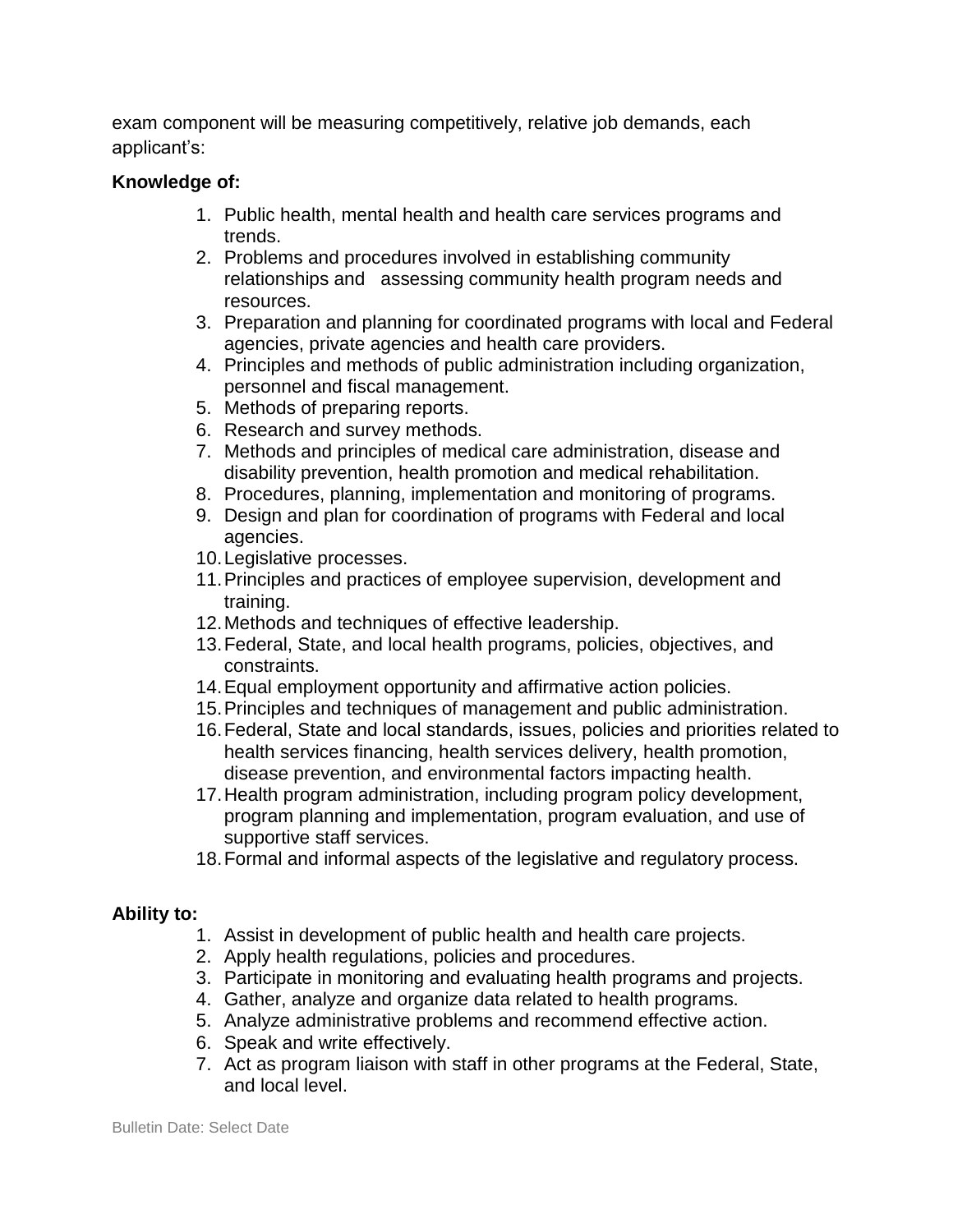- 8. Assist in planning, conducting and evaluating of field projects.
- 9. Recommend and take actions on a variety of health programs, project activities, staffing and budgetary processes.
- 10.Analyze proposed legislation, regulations and health program standards.
- 11.Provide consultation and technical assistance to local agencies.
- 12.Serve on task forces and committees as a program representative.
- 13.Supervise staff.
- 14.Establish and maintain priorities.
- 15.Effectively utilize available resources.
- 16.Apply and recommend changes in health regulations, policies and procedures.
- 17.Establish and maintain cooperative relations with a variety of governmental, educational and provider entities.
- 18.Effectively carryout equal employment opportunity and affirmative action policies.
- 19.Assume and demonstrate independent responsibility for decisions and actions having broad implications on a variety of complex health programs and project activities.
- 20.Work effectively with various health disciplines and community agencies and lenders in coordinating health services and implementing health programs and in developing and interpreting health policies, regulations and procedures.
- 21.Negotiate and coordinate policy relationships with Federal, State and local agencies.
- 22.Utilize public administration methods including budgeting and personnel practices in achieving implementation of legislation and new health programs statewide.
- 23.Serve as a technical program expert to higher level management and represent the department's position before legislative committees and other State agencies.
- 24.Manage a major complex health program.
- 25.Creatively utilize a variety of management techniques to resolve complex health issues and health program problems.

### **ELIGIBLE LIST INFORMATION**

A servicewide, open eligible list for the **Health Program Manager III** classification will be established for the State of California (all State of California departments, statewide).

The names of successful competitors will be merged onto the eligible list in order of final score regardless of exam date. Eligibility expires **twelve (12) months** after it is established. Applicants must then retake the examination to reestablish eligibility.

Veterans' Preference will be granted for this examination. In accordance with Government Codes 18973.1 and 18973.5, whenever any veteran, or widow or widower of a veteran achieves a passing score on an open examination, he or she shall be ranked in the top rank of the resulting eligible list.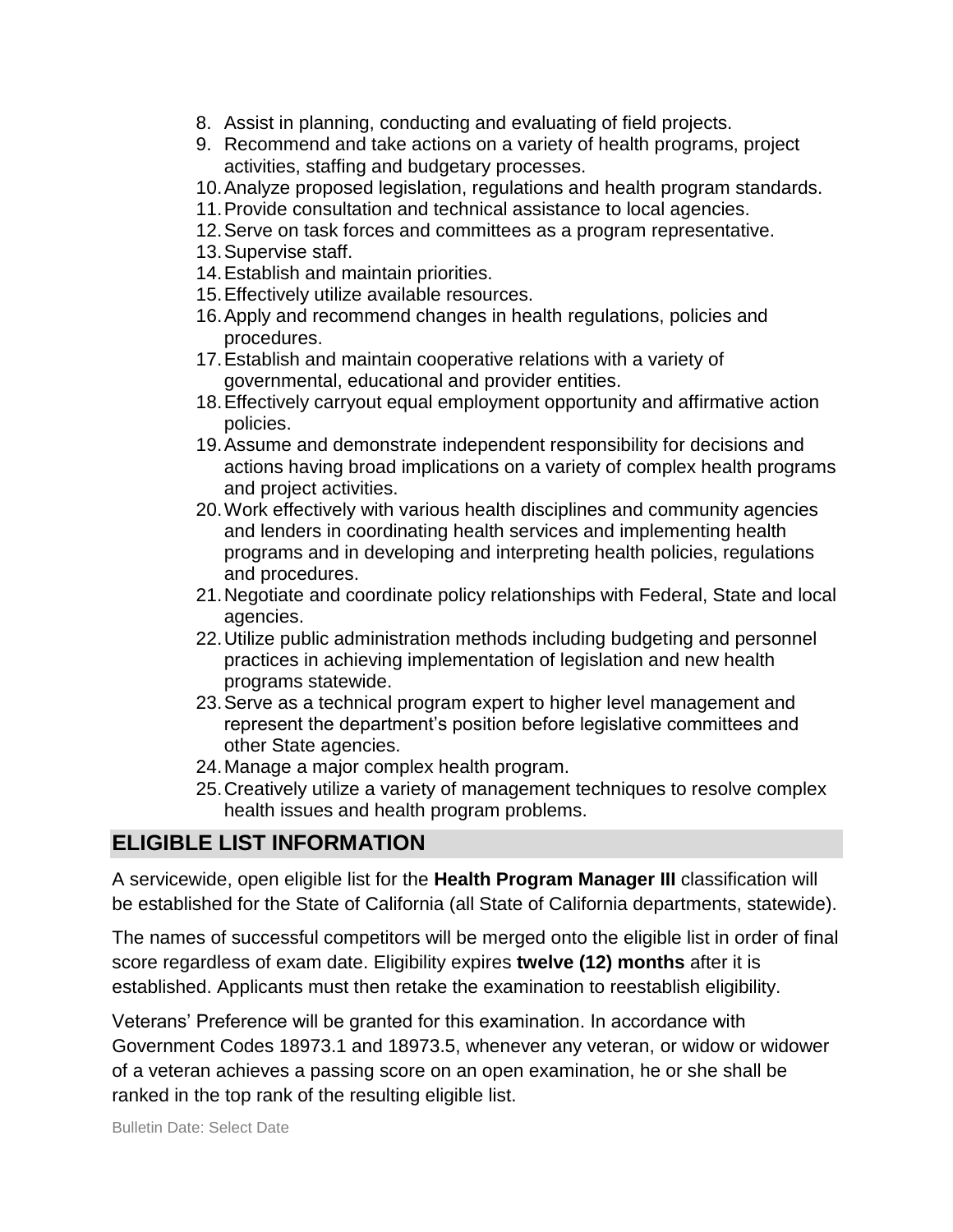Veterans status is verified by the California Department of Human Resources (CalHR). Information on this program and [the Veterans' Preference Application](https://www.jobs.ca.gov/CalHRPublic/Landing/Jobs/VeteransInformation.aspx) (Std. form 1093) is available online**.** Additional information on veteran benefits is available at the Department of Veterans Affairs.

### **EXAMINATION INFORMATION**

**Preview of the Health Program Manager III Training and Experience Evaluation** 

### **PREPARING FOR THE EXAMINATION**

Here is a list of suggested resources to have available prior to taking the exam.

**Employment History:** Employment dates, job titles, organization names and addresses, names of supervisors or persons who can verify your job responsibilities, and phone numbers of persons listed above.

**Education:** School names and addresses, degrees earned, dates attended, courses taken (verifiable on a transcript), persons or office who can verify education, and phone numbers of persons or offices listed above.

**Training:** Class titles, certifications received, names of persons who can verify your training, and phone numbers of persons listed above.

### **TAKING THE EXAMINATION**

#### **Take the [Health Program Manager III](https://www.jobs.ca.gov/CalHRPublic/Login.aspx?ExamId=0PBHB) examination**

### **TESTING DEPARTMENTS**

State of California (all State of California departments)

### **CONTACT INFORMATION**

California Department of Human Resources CalCareer Service Center 1810 16th Street Sacramento, CA 95814 Phone: (866) 844-8671 Email: [CalCareer@CalHR.CA.GOV](mailto:CalCareer@CalHR.CA.GOV)

California Relay Service: 7-1-1 (TTY and voice)

TTY is a Telecommunications Device for the Deaf, and is reachable only from phones equipped with a TTY Device.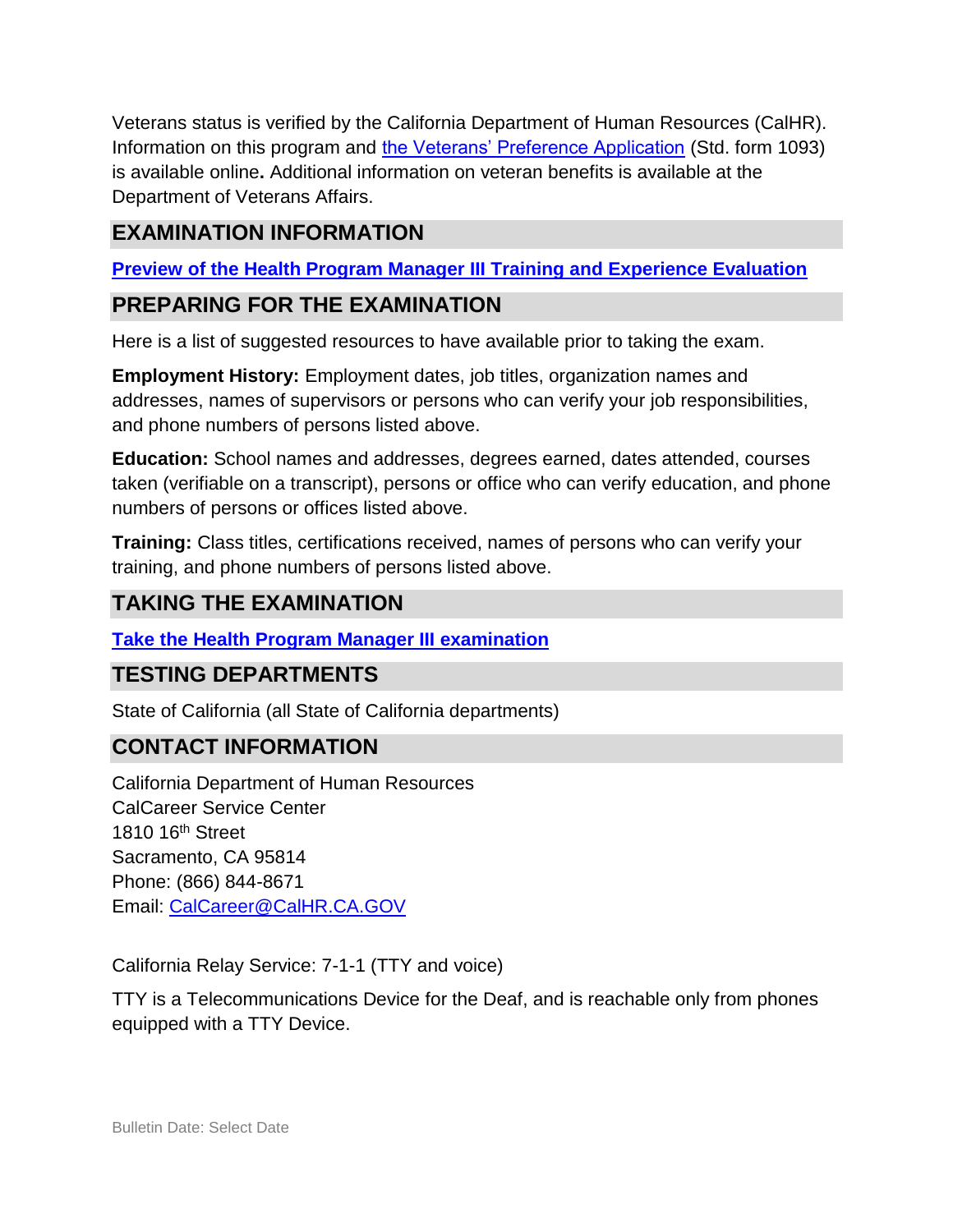### **EQUAL OPPORTUNITY EMPLOYER**

The State of California is an equal opportunity employer to all, regardless of age, ancestry, color, disability (mental and physical), exercising the right of family care and medical leave, gender, gender expression, gender identity, genetic information, marital status, medical condition, military or veteran status, national origin, political affiliation, race, religious creed, sex (includes pregnancy, childbirth, breastfeeding, and related medical conditions), and sexual orientation.

### **DRUG-FREE STATEMENT**

It is an objective of the State of California to achieve a drug-free State work place. Any applicant for State employment will be expected to behave in accordance with this objective, because the use of illegal drugs is inconsistent with the law of the State, the rules governing civil service, and the special trust placed in public servants.

### **GENERAL INFORMATION**

Examination and/or Employment Application (STD 678) forms are available at the California Department of Human Resources, local offices of the Employment Development Department, and through your **[CalCareer Account.](http://www.jobs.ca.gov/)**

If you meet the requirements stated on this examination bulletin, you may take this examination, which is competitive. Possession of the entrance requirements does not assure a place on the eligible list. Your performance in the examination described in this bulletin will be rated against a predetermined job-related rating, and all applicants who pass will be ranked according to their score.

The California Department of Human Resources (CalHR) reserves the right to revise the examination plan to better meet the needs of the service, if the circumstances under which this examination was planned change. Such revision will be in accordance with civil service laws and rules and all applicants will be notified.

General Qualifications: Applicants must possess essential personal qualifications including integrity, initiative, dependability, good judgement, the ability to work cooperatively with others, and a state of health consistent with the ability to perform the assigned duties of the class. A medical examination may be required. In open examinations, investigation may be made of employment records and personal history and fingerprinting may be required.

Eligible Lists: Eligible lists established by competitive examination, regardless of date, must be used in the following order: 1) sub-divisional promotional, 2) departmental promotional, 3) multi-departmental promotional, 4) servicewide promotional, 5) departmental open, 6) open. When there are two lists of the same kind, the older must